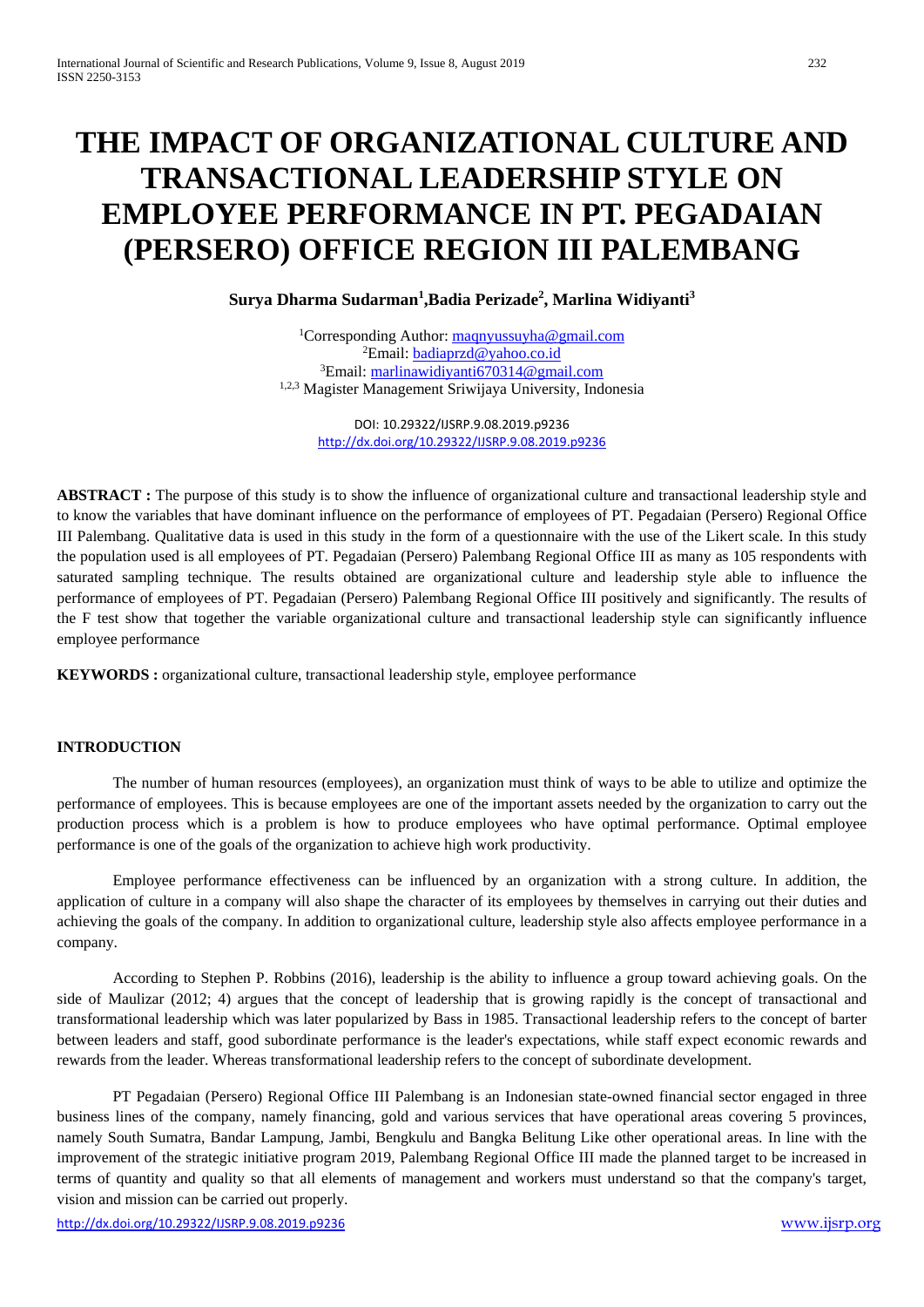PT Pegadaian (Persero) has a good organizational culture and has been used as a guide and direction to be adhered to in achieving organizational goals, but informally there have emerged unhealthy cultures such as employee mentality which have resulted in less creative and innovative behavior, less attitudes respecting colleagues and leaders, lack of discipline, and lack of competencies related to understanding corporate culture. This results in employee performance not being optimal, such as unfinished work on time and the quality of work that does not meet the standards.

Apart from unhealthy cultures, there are also behaviors of the low performance of PT Pegadaian (Persero) employees. in the form of lack of responsibility for carrying out tasks, procedural deviations from SOPs, low discipline.

PT Pegadaian (Persero) performance data in Regional Office III Palembang that PT Pegadaian (Persero) Palembang Regional Office III has 32 branch offices spread in 3 cluster areas namely Palembang, Jambi, Lampung. Overall there are 93.75% or 30 branch outlets that do not reach the set target. There are even around 25 branch outlets that get realization below 80% of the target set. The best achievement came from 2 outlets that managed to record the realization above 100% of the target set.

The lack of achievement of PT Pegadaian (Persero) performance in Palembang Regional III Office according to the possibility caused by several things, such as: employers who are less able to influence employees to be disciplined and comply with rules set by the company and the ability to bring employees to the goals to be achieved by the organization. The lack of functioning of the organizational culture that has existed in the organization as a norm in behaving in the organization, and the lack of education and training that can provide additional knowledge for employees to achieve the expected target.

The indicator of employee performance measurement according to Robbins (2015) in the form of work quality, timeliness, initiative, capability and communication becomes a matter that needs special attention so that companies can compete with other companies in the current era of globalization.

# **LITERATURE REVIEW**

### **Organizational culture**

According to Boke and Nalla (2011) organizational culture can be measured by five indicators as follows: (1) regulations are implemented uniformly for all parties without regard to certain conditions or certain problems. (2) Distance with superiors, each employee can freely express opinions and ideas that are different from his superiors. (3) trust where employees are open to other employees. (4) professionalism by carrying out work with very good quality can develop employee capabilities. (5) integration where employees are friendly in their association.

Human resources are part of a culture that affects each other. That is because the culture that forms the predecessors in the organization then creates norms and values according to ideology that can help in achieving organizational goals.

In the end the culture formed will affect human resources and then new resources in the organization can influence the formation of culture itself.

# **Transactional Leadership Style**

According to Robbins & Judge (2015) transactional leadership style is a type of leadership where leaders integrate or motivate their followers in the direction of goals that are upheld by clarifying the roles and demands of the task. In Robbins & Coulter (2012: 497), transactional leadership is a leader who guides and motivates followers in the form of appreciation for their productivity / performance.

# **Employee performance**

Performance is a work performance or a real achievement achieved by someone. According to Robbins (2012), performance is the actual performance of employees compared to the expected performance of employees.

Dimensions of employee performance according to Robbins (2016), namely as follows:

# 1. Quantity

Quantity is a measurement of the performance of an employee by assessing the quantity of work completed in a period.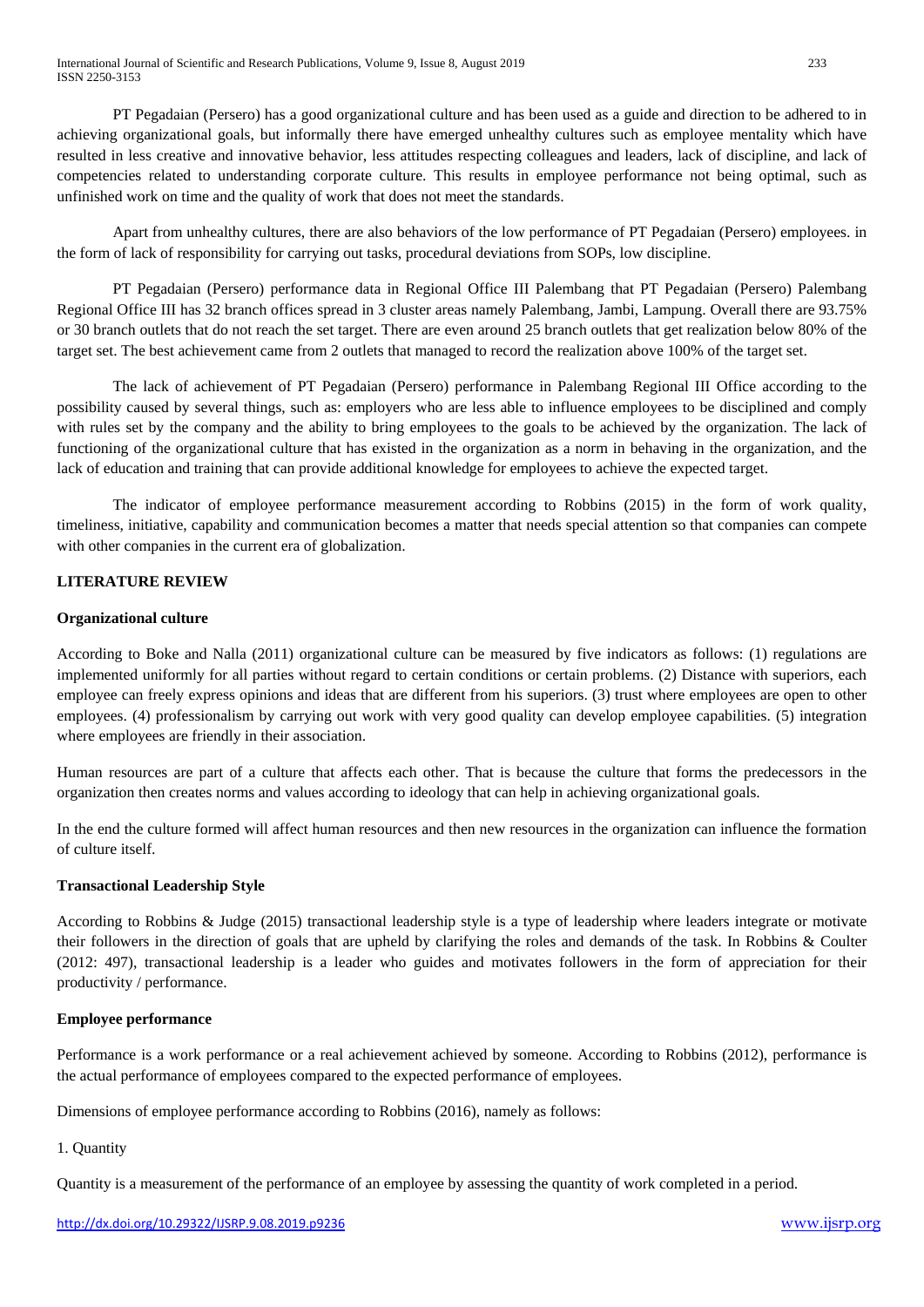International Journal of Scientific and Research Publications, Volume 9, Issue 8, August 2019 234 ISSN 2250-3153

#### 2. Quality

Quality measurement of an employee's performance by assessing the quality of work performed as expected.

#### 3. Timeliness

Is a measure of performance based on the accuracy of the time planned. Timekeeping measurement is a special type of quantitative measurement that determines the timeliness of completion of an activity. We can see this from the level of employee attendance, employee compliance at work.

#### **RESEARCH METODOLOGY**

In accordance with the issues to be discussed and so as not to widen the discussion, the authors need to make the scope of the discussion only on the aspects of relationship Organizational culture and Transactional leadership style on the performance of PT Pegadaian (Persero) Regional III Palembang employees.

#### **Data source**

1. Primary data is a source that provides data to researchers found from direct observations or observations to PT Pegadaian (Persero) Palembang Regional Office III, besides that the author distributes questionnaires and interviews directly to employees of PT Pegadaian (Persero) Regional Office III Palembang.

2. Secondary data, namely data that has been collected in advance from other parties such as the company's official website, journals relevant to research, articles in newspapers, HR management books related to the object of research.

#### **Population**

In this study the population used was employees of PT Pegadaian (Persero) Palembang Regional Office III as many as 105 people.

#### **RESULTS AND DISCUSSION**

#### **Coefficient of Determination (R2 )**

#### **Table 1. Coefficient of Determination (R2 )**

| Model |                | R Square | Adjusted     | <b>Std. Error Of The Estimate</b> |
|-------|----------------|----------|--------------|-----------------------------------|
|       |                |          | R Square     |                                   |
|       | $.583^{\rm a}$ | .340     | つつつ<br>، عدد | 5.578                             |

From the table above explains the value of  $R^2$  (coefficient of determination) of 0.340 means that the independent variable can explain the effect of the dependent variable by 34% while the remaining 66% (100% -34% = 66%) is explained by other factors not discussed in this study.

#### **Analysis of Multiple Linear Regression**

# **From the test results, the equations that can be formed are as follows:**

$$
Y = a + b_1 X_1 + b_2 X_2
$$
  
 
$$
Y = 26.208 + 0.1986 X_1 + 0.381 X_2
$$

From the results of the equation, it is obtained that the constant results of 26.208 are positive which means that the independent variables of organizational culture are 0.196 and transactional leadership is 0.381 against the dependent variable of employee performance.

# **Model Feasibility Test (F Test)**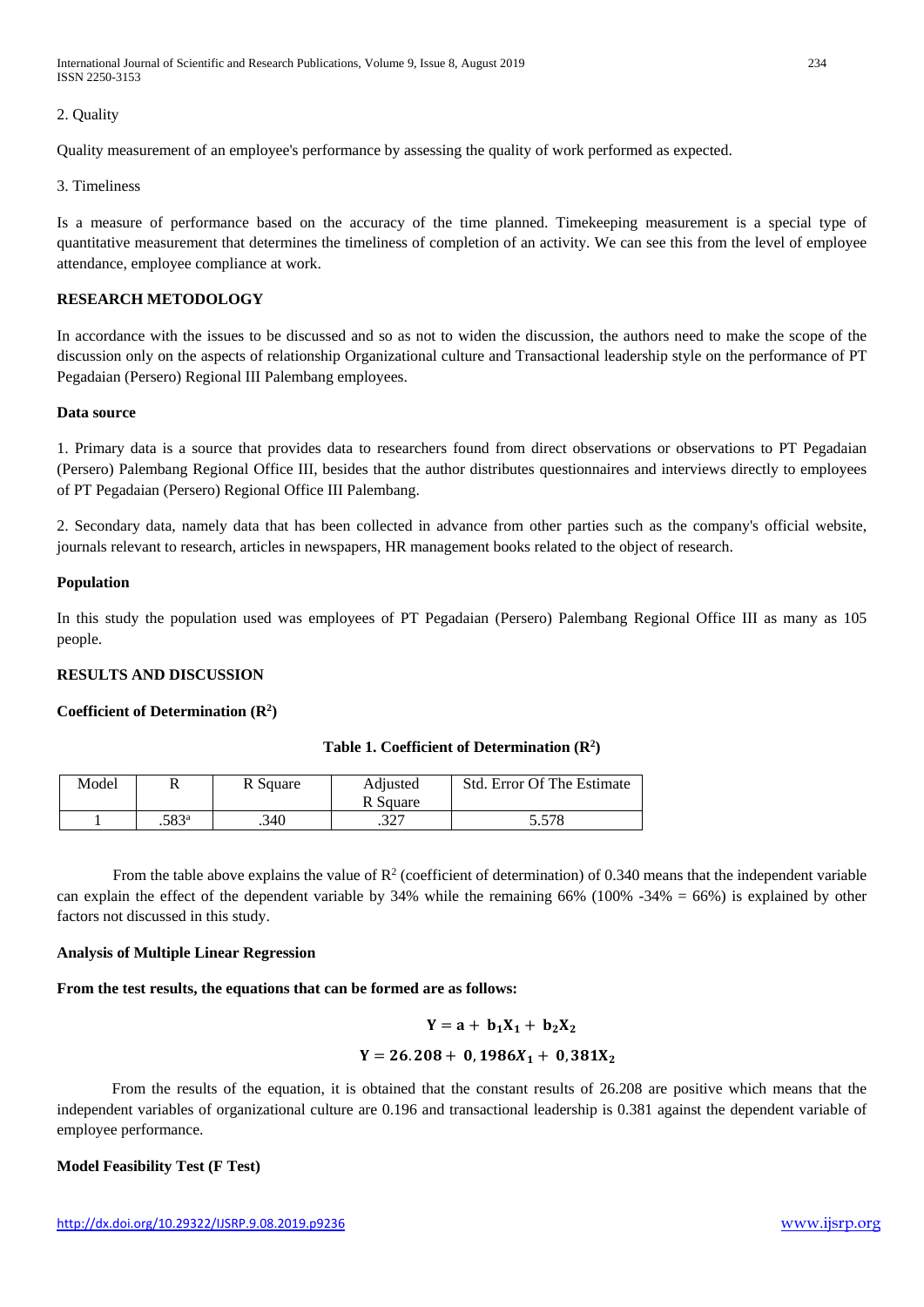International Journal of Scientific and Research Publications, Volume 9, Issue 8, August 2019 235 ISSN 2250-3153

In principle, F-test analysis (ANNOVA) is used to show the effect of organizational culture variables and transactional leadership styles on employee performance. The following testing criteria:

- If prob  $F$  is greater than 0.05 it means no significant effect
- If prob F is smaller than the meaning it has a significant effect

The following are the results of ANNOVA testing which can be seen in the table below:

| <b>ANNOVA</b> <sup>b</sup>                                                       |            |                          |               |                    |        |                   |  |
|----------------------------------------------------------------------------------|------------|--------------------------|---------------|--------------------|--------|-------------------|--|
| Model                                                                            |            | Sum of<br><b>Squares</b> | Df            | <b>Mean Square</b> | F      | Sig.              |  |
|                                                                                  | Regression | 1632,965                 | $\mathcal{L}$ | 816.482            | 26.239 | .000 <sup>a</sup> |  |
|                                                                                  | Residual   | 3173,950                 | 102           | 31.117             |        |                   |  |
|                                                                                  | Total      | 4806.914                 | 104           |                    |        |                   |  |
| Independent Variable : Organizational Culture and Transactional Leadership Style |            |                          |               |                    |        |                   |  |
| Dependent Variable : Employee performance                                        |            |                          |               |                    |        |                   |  |

**Table 2. F Test**

The results of multiple regression tests on the level of confidence of 94% obtained a value of Fcount of 26.239 greater than the value of F table. The results of F table are 2.69% calculated from  $(n-k) = 105-3 = 102$  and F count is 26,239 with a probability level of 0,000 which means that Fcount is greater than F table and Prob Significance is smaller than 0.05. it can be concluded that the independent variable (Organizational Culture and Transactional Leadership Style) has a significant effect on Employee Performance.

#### **Individual Parameter Significance Test (t Test).**

The t test basically shows how far the influence of an explanatory variable is (variable X1, X2) partially (individually) in explaining variable variations bound.

| <b>Table 3. Regression Coefficients</b> |  |  |  |
|-----------------------------------------|--|--|--|
|-----------------------------------------|--|--|--|

| Model                                            | <b>Coefficients</b><br><b>Unstandardized</b><br><b>Coefficients</b> |        |            | <b>Standardized</b><br><b>Coefficients</b> |       | Sig.  |
|--------------------------------------------------|---------------------------------------------------------------------|--------|------------|--------------------------------------------|-------|-------|
|                                                  |                                                                     | B      | Std. Error | <b>B</b> eta                               |       |       |
|                                                  | (Constant)                                                          | 26.208 | 4.551      |                                            | 5.759 | 0.000 |
|                                                  | <b>Organizational Culture</b>                                       | 0.196  | 0,070      | 0.262                                      | 2.804 | 0.006 |
|                                                  | <b>Transactional Leadership</b>                                     | 0.381  | 0.088      | 0.403                                      | 4.307 | 0.000 |
|                                                  | Style                                                               |        |            |                                            |       |       |
| <b>Dependent Variable : Employee performance</b> |                                                                     |        |            |                                            |       |       |

Data Source: Processed from the Questionnaire

#### **From the results of the t test it can be concluded that:**

- 1. Beta value in the organizational culture variable is 0.262 with the sig value. 0.006 smaller than 0.05. meaning that organizational culture can affect employee performance positively and significantly.
- 2. The beta value of the transactional leadership style variable is 0.403 with the sig value. 0,000 is smaller than 0.05. meaning that transactional leadership styles can affect employee performance positively and significantly.

#### **CONCLUSION**

The results of the assessment of multiple linear regression analysis with two independent variables namely organizational culture and transactional leadership style and one dependent variable of employee performance indicate that organizational culture and leadership style variables have a positive and significant influence on employee performance at PT. Pegadaian (Persero) Regional Office III Palembang.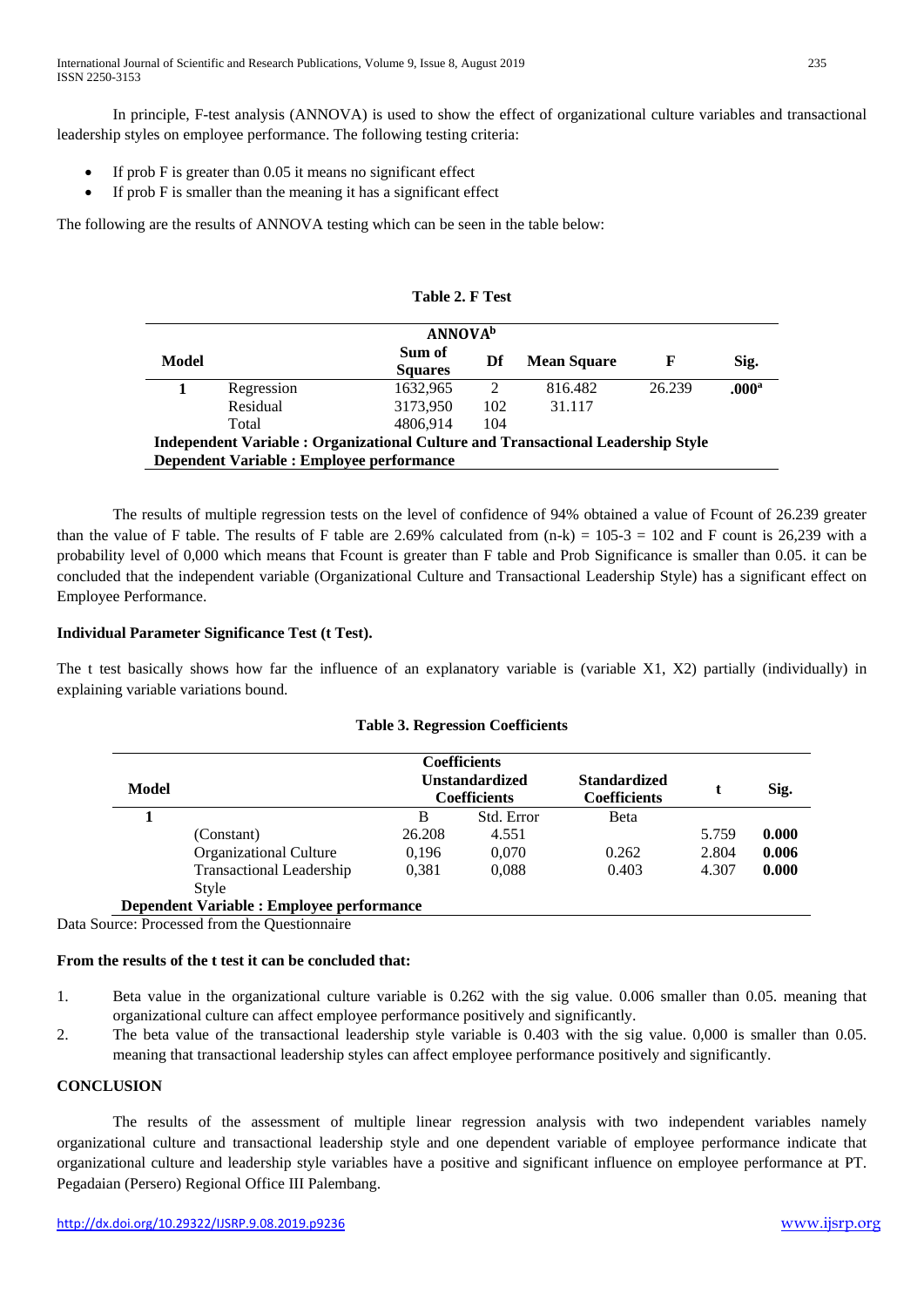#### **SUGGESTION**

Based on the results of the research, and the conclusions above, the researcher can propose a number of suggestions as follows:

#### **1) For PT. Pegadaian (Persero) Regional Office III Palembang**

Leadership style at PT. Pegadaian (Persero) Palembang Regional Office III that needs to be done by the company is to maintain the existing conditions and improve this condition towards a better one. Leaders must pay more attention to policies that are in accordance with procedures and give authority to their subordinates to make decisions together. In addition, leaders should pay more attention to the ongoing work process, where leaders can clarify goals and communicate the objectives and expected results. So that it can create participation and communication between superiors and subordinates.

#### **2) For Further Researchers**

For the next researcher can examine organizational commitment, training and so on and can expand the sample to strengthen and produce good research.

#### **REFERENCES**

- Ahmad F., Hakim. 2018. Pengaruh Kepemimpinan dan Lingkungan Kerja Fisik Terhadap Kinerja Karyawan Dengan Kepuasan Sebagai Variabel Intervening (Studi Kasus pada Banjarmasin Post Group). *Jurnal Administrasi Bisnis (JAB)* Vol. 62 No. 2 September 2018.
- Alphonso Y. P., Edy. 2017. Pengaruh Kepuasan Kerja, Komitmen Organisasional dan Budaya Organisasi Terhadap Kinerja Karyawan (Studi pada PT. Nayati Indonesia, Semarang). *Diponegoro Journal of Accounting*. Volume 6, Nomor 3, Tahun 2017, Halaman 9.
- Andi R. S., Hasniaty. 2017. Pengaruh Gaya Kepemimpinan, Budaya Organisasi dan Komitmen Organisasi Terhadap Kinerja Pegawai Dinas Pertanian Kabupaten Mamuju. *JBMI Vol. 14 No. 2 Oktober 2017.* Universitas Hassanudin.

Armstrong, Michael, A. Baron. 1998. *Performance Management*. London: Institute of Personnel Development.

- Budi Prasetiyo. 2017. Pengaruh Budaya Organisasi dan Gaya Kepimpinan Terhadap Kepuasan Kerja dan Kinerja Karyawan di Lingkungan Kantor Pusat Universitas Jember. *Jurnal Bisnis dan Manajemen.* Vol. 11, No. 1 Januari 2017 Hal. 1 - 11. Universitas Jember.
- Budi T., Cahyono. 2015. Pengaruh Kompensasi, Lingkungan Kerja, dan Budaya Organisasi Terhadap Kinerja Karyawan CV. Arki Fashio Kabupaten Pekalongan. *Universitas Negeri Semarang*.
- Denny N., Hidayat. 2018. Pengaruh Kepemimpinan, Motivasi Kerja, Budaya Organisasi dan Lingkungan Kerja Terhadap Kinerja Karyawan (Studi Empiris Pada Karyawan PDAM Tirta Makmur Sukoharjo). J*urnal Ekonomi dan Bisnis*.
- Dessler, Gary. 2014. *Management Of Human Resources: The Essenstials*.
- Destu A., Hanantoko. 2017. Analisis Pengaruh Motivasi Kerja, Kepemimpinan dan Budaya Organisasi Terhadap Kinerja Karyawan. *Jurnal Universitas Diponegoro*.
- Djuremi, Leonardo B. H., Maria. 2016. Pengaruh Lingkungan Kerja, Budaya Organisasi, dan Kepemimpinan Terhadap Kinerja Pegawai Pada Dinas Pasar Kota Semarang. *Journal Of Management*, Volume 2 No.2 Maret 2016.
- Emmy J., Achmad. 2013. Pengaruh Kompensasi, Budaya Organisasi, terhadap Motivasi Kerja dan Kinerja Pegawai. *Jurnal Aplikasi Manajeme*n. Volume 11 Nomor 4 Desember 2014. Universitas Brawijaya.
- Evi T., Kusumah. 2015. Analisis Pengaruh Budaya Organisasi dan Kompensasi Terhadap Kinerja Dengan Motivasi Sebagai Variabel Intervening (Studi pada karyawan PT Temprina Media Grafika Semarang). *Jurnal Universitas Negeri Makassar*.
- Fatah Sykur N.C. 2012. *Manajemen Sumber Daya Manusia Pendidikan*. Semarang: PT. Pustaka Rizki Putra.

Gibson, James, L., et all. 2010. *Organisasi, Perilaku, Struktur, Proses, Edisi Ke-5*. Jakarta: Erlangga.

<http://dx.doi.org/10.29322/IJSRP.9.08.2019.p9236> [www.ijsrp.org](http://ijsrp.org/)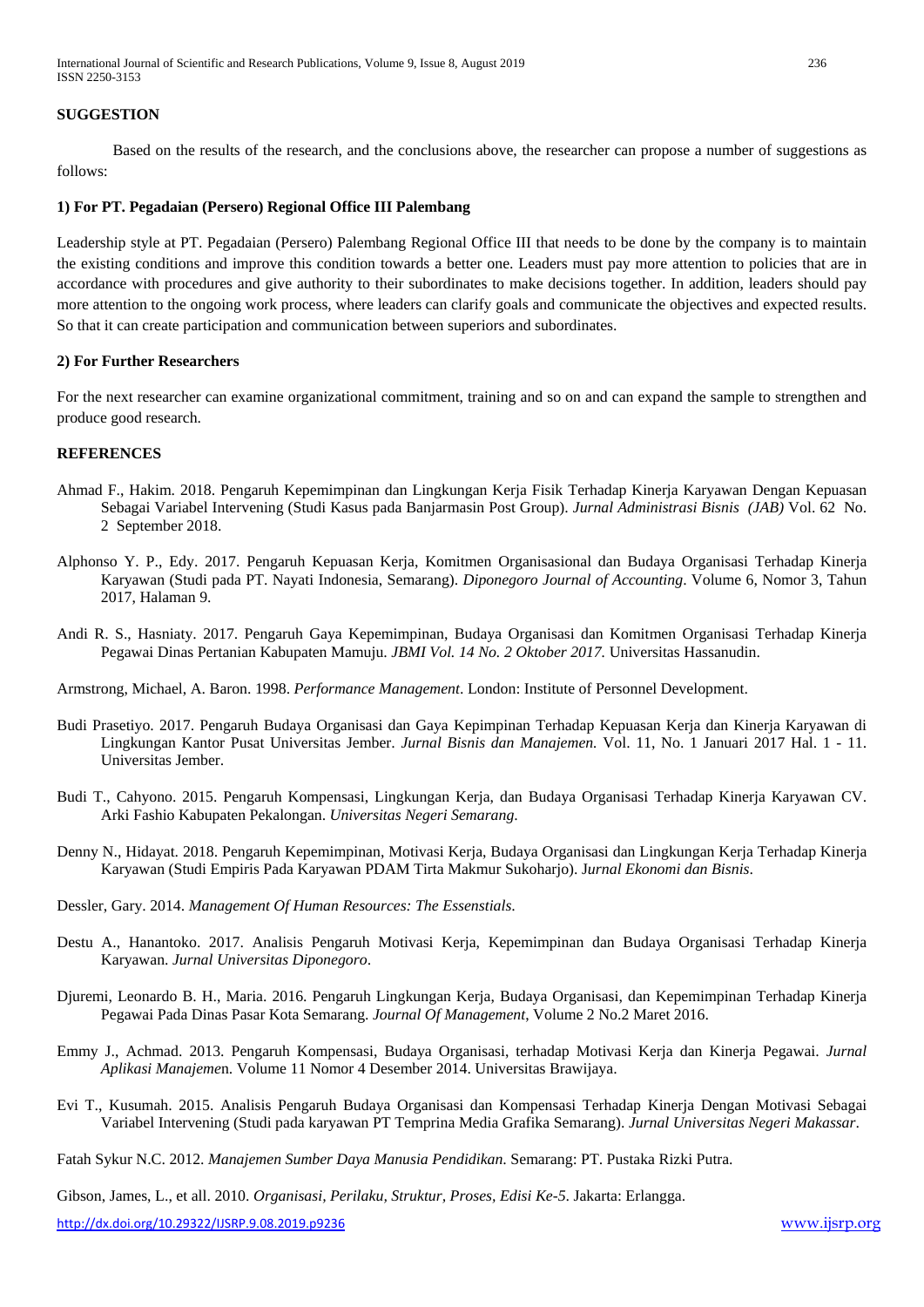- Greenberg, J., Baron, R.A. 2003. *Behaviour in Organizations Understanding and Managing the Human Side of Work*. New Jersey: Practice-Hall International.
- Hasibuan, Malayu S.P. 2013. *Manajemen Sumber Daya Manusia*. Jakarta: Bumi Aksara.
- Hersey, Paul, Blanchard, Kenneth H., Jhonson, Dewey. 1996. *Management of Organizational Behavior, 7th Edition*. New Jersey: Practice-Hall, Inc.
- I Gede S. C., I Ketut. 2017. Pengaruh Budaya Organisasi, Stress Kerja dan Kepuasan Kerja Terhadap Kinerja Pegawai. *E-Jurnal Akuntansi Universitas Udayana*. Vol.18.2. Februari (2017): 1314-1342. ISSN: 2302-8556.
- Isnan A., Aryono. 2016. Pengaruh Kepemimpinan dan Lingkungan Kerja terhadap Kinerja Karyawan pada PT. KAI DAOP 6 Yogyakarta dengan variabel Motivasi sebagai intervening. *Jurnal Universitas Islam Indonesia*.
- Kadarisman, M. 2012. *Manajemen Pengembangan Sumber Daya Manusia*, Jakarta: PT. Raja Grafindo Persada.
- Lidya T. R., Peggy. 2015. Analisis Lingkungan Kerja Terhadap Kinerja Pegawai Pada Faultas Ekonomi dan Bisnis UNSRAT Manado. *Jurnal EMBA*. 890 Vol.3 No.1 Maret 2015, Hal. 890-899. Universitas Sam Ratulangi Manado.
- Mangkunegara, Anwar Prabu. 2013. *Manajemen Sumber Daya Manusia Perusahaan*, Bandung: Remaja Rosdakarya.
- Mega Ch. P., Olivia S., Victor. 2018. Pengaruh Pendidikan dan Pelatihan, Budaya Organisasi dan Pengalaman Kerja Terhadap Kinerja Karyawan pada Kantor Wilayah Badan Pertanahan Nasional Provinsi Sulawesi Utara. *Jurnal EMBA*. Vol.6 No.4 September 2018, Hal. 2968 – 2977. ISSN 2303-1174.
- Miftahul U., Ema D. P., Eka. 2013. Pengaruh Pelatihan, Lingkungan Kerja Fisik, dan Budaya Organisasi Terhadap Kinerja Karyawan Pada Perusahaan Daerah Air Minum Lumajang. e-Journal Ekonomi Bisnis dan Akuntansi, 2018. Volume V (1): 184-188. ISSN: 2355-4665.
- Miftah, Thoha. 2010. *Kepemimpinan dan Manajemen, Devisi Buku Perguruan Tinggi*. Jakarta: PT. Raja Grafindo Persada.
- Mita A., Mahlia M., Fauziah. 2014. Pengaruh Budaya Organisasi dan Kompenasai Terhadap Kinerja Karyawan di BPJS Ketenagakerjaan Kantor Pusat. *Jurnal Analisis, Desember 2014*. Vol. 3 No. 2: 172 – 179 ISSN 2303-100X. Universitas Hassanudin.
- Moh, Sholihin. 2014. Analisis Pengaruh Kepemimpinan, Budaya Organisasi, dan Kompensasi Terhadap Kinerja Karyawan Ama YPK Yogyakarta Dengan Motivasi Kerja Sebagai Variabel Intervening. *Jurnal Universitas Negeri Yogyakarta*.
- Muhammad F., Moch M. W., Andi. 2016. Pengaruh Budaya Organisasi dan Kepuasan Kerja Terhadap Kinerja Karyawan Dengan Komitmen Organisasi Sebagai Variabel Intervening (Studi Pada Karyawan PT. Toys Games Indonesia Semarang). *Journal of Management*. Vol.02 No.02, Maret 2016.
- Muh.Syaiful L., Diana S. K., Dewi. 2016. Pengaruh Mutasi, Budaya Organisasi, dan Kepemimpinan Transformasional Terhadap Motivasi Kerja dan Kinerja Karyawan Pada Kantor Pelayanan Kekayaan Negara dan Lelang di Wilayah Provinsi Jawa Timur. *Jurnal Bisnis dan Manajemen* Vol. 10 , No 1 Januari 201 6 Hal. 41 - 54. Universitas Jember.
- Muhammad S., Idqan F., Aida. 2016. Faktor-Faktor yang Memengaruhi Kinerja Karyawan PT Pul Logistics Indonesia. *Jurnal Aplikasi Bisnis dan Manajemen*. Vol. 2 No. 3, September 2016. E-ISSN: 2460-7819 P-ISSN: 2528-5149. Institut Pertanian Bogor.
- Pribadi D. I., Ahyar. 2016. Pengaruh Gaya Kepemimpinan Partisipatif, Lingkungan Kerja, Kompensasi dan Budaya Organisasi Terhadap Kinerja Karyawan. *Diponegoro Journal of Management.* Volume 5 Nomor 1, Tahun 2016, Halaman 1-13 ISSN (Online): 2337-3792.
- Priscilia K., Joyce L., Greis. 2019. Pengaruh Pelatihan dan Kepemimpinan Terhadap Kinerja Pegawai PT. Telkom. *Jurnal EMBA*. Vol.7 No.1 Januari 2019, Hal. 811 – 820. ISSN 2303-1174.
- Raynald K., Victor P., Christoffel. 2015. Pengaruh Etos Kerja, Budaya Organisasi dan Beban Kerja Terhadap Kinerja Pegawai Dinas Pekerjaan Umum Minahasa Selatan. *Jurnal EMBA*. Vol.3 No.3 Sept. 2015, Hal.1196-1207. ISSN 2303-11.

<http://dx.doi.org/10.29322/IJSRP.9.08.2019.p9236> [www.ijsrp.org](http://ijsrp.org/) Riana A., Apriatni. 2016. Pengaruh Kepemimpinan dan K3 Terhadap Kinerja Karyawan Bagian Teknik PT. PLN (Persero) UPJ-